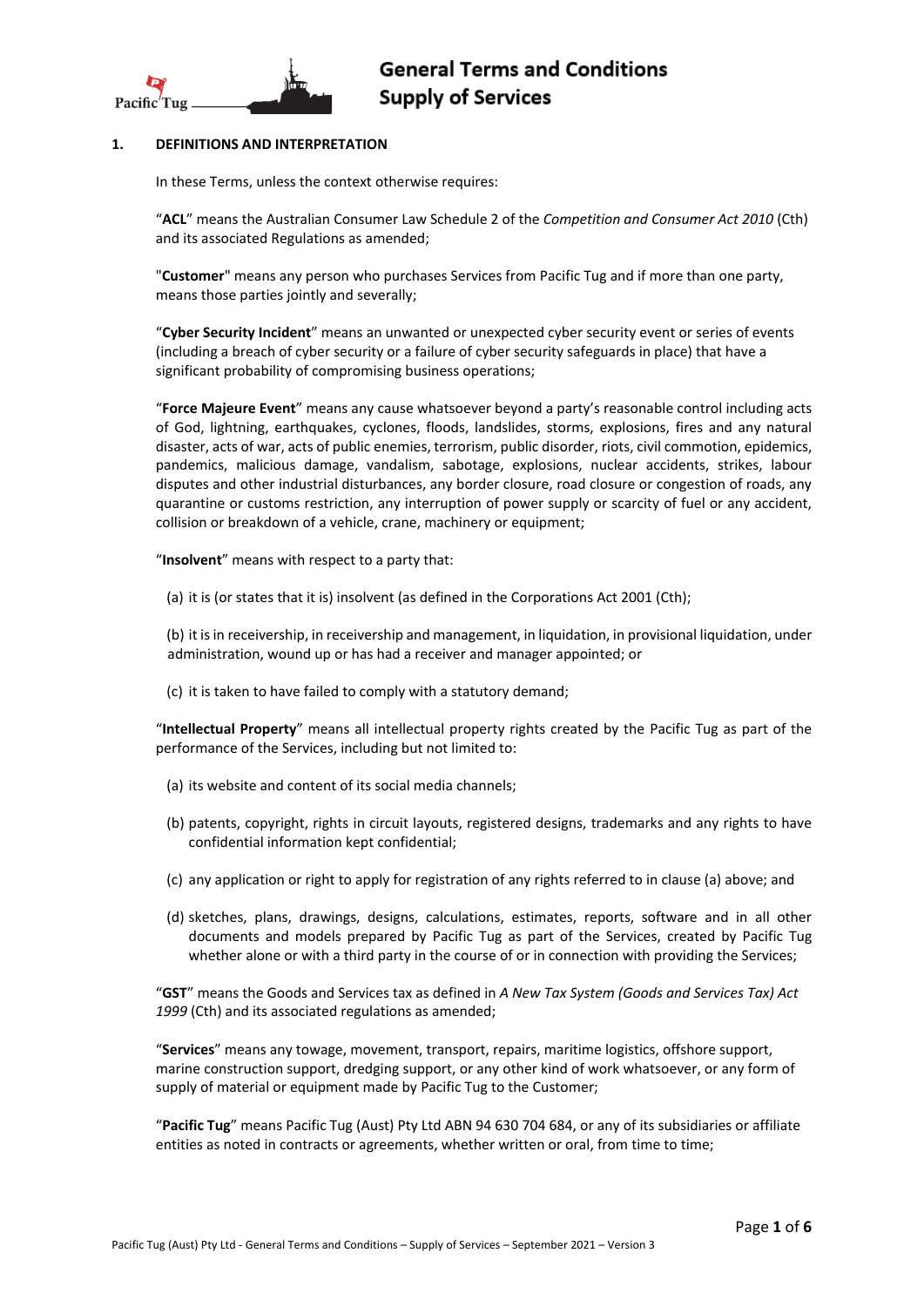

# **General Terms and Conditions Supply of Services**

"**Terms**" means the terms and conditions of supply set out in this document and any special terms and conditions agreed in writing between the parties.

## **2. GENERAL TERMS**

- 2.1. These Terms shall apply to all contracts, agreements, or arrangements for the supply of the Services by Pacific Tug to the Customer, whether in writing or oral, and shall prevail over any other documentation or communication from the Customer.
- 2.2. In the event of any inconsistency between these Terms and any specific terms of a separate formal written contract, then the specific terms of the formal contract will prevail.
- 2.3. Pacific Tug shall provide the Services to the Customer in accordance with these Terms.

## **3. PRICING AND PAYMENT**

- 3.1. Unless otherwise agreed in writing:
	- (a) all pricing is quoted exclusive of GST;
	- (b) if Pacific Tug has requested a deposit from the Customer, no work shall commence until such deposit has been paid in full;
	- (c) all monies payable to Pacific Tug must be paid in full within 14 days of the date of an invoice to the Customer;
	- (d) the Customer must contact a known representative at Pacific Tug prior to making payment of any monies payable to verify that the bank details provided are correct and have not been altered or intercepted as a result of a Cyber Security Incident;
	- (e) the Customer's failure to contact a known representative at Pacific Tug to verify bank details in accordance with clause 3.1(d) means that payment is deemed to not have been made by the Customer;
	- (f) if the Customer's payment to Pacific Tug is intercepted as a result of a Cyber Security Incident, Pacific Tug may recover any amounts due and payable from the Customer as a debt in a court of competent jurisdiction;
	- (g) if any monies payable by a Customer to Pacific Tug are not paid in accordance with clause 3.1 of these Terms, Pacific Tug may charge the Customer interest on the full amount outstanding. Interest will be charged at the standard contract default rate as published by the Queensland Law Society from time to time from the date that the payment was due and shall accrue daily until the date that the payment is received; and
	- (h) the Customer shall pay to Pacific Tug any and all expenses, including reasonable legal costs and debt recovery costs, incurred in relation to recovery of any amounts overdue under these Terms or any other agreement between the parties.

# **4. MUTUAL OBLIGATIONS**

- 4.1. To enable the parties to perform their obligations, each party shall:
	- (a) co-operate with the other party;
	- (b) provide the other party with any information reasonably required;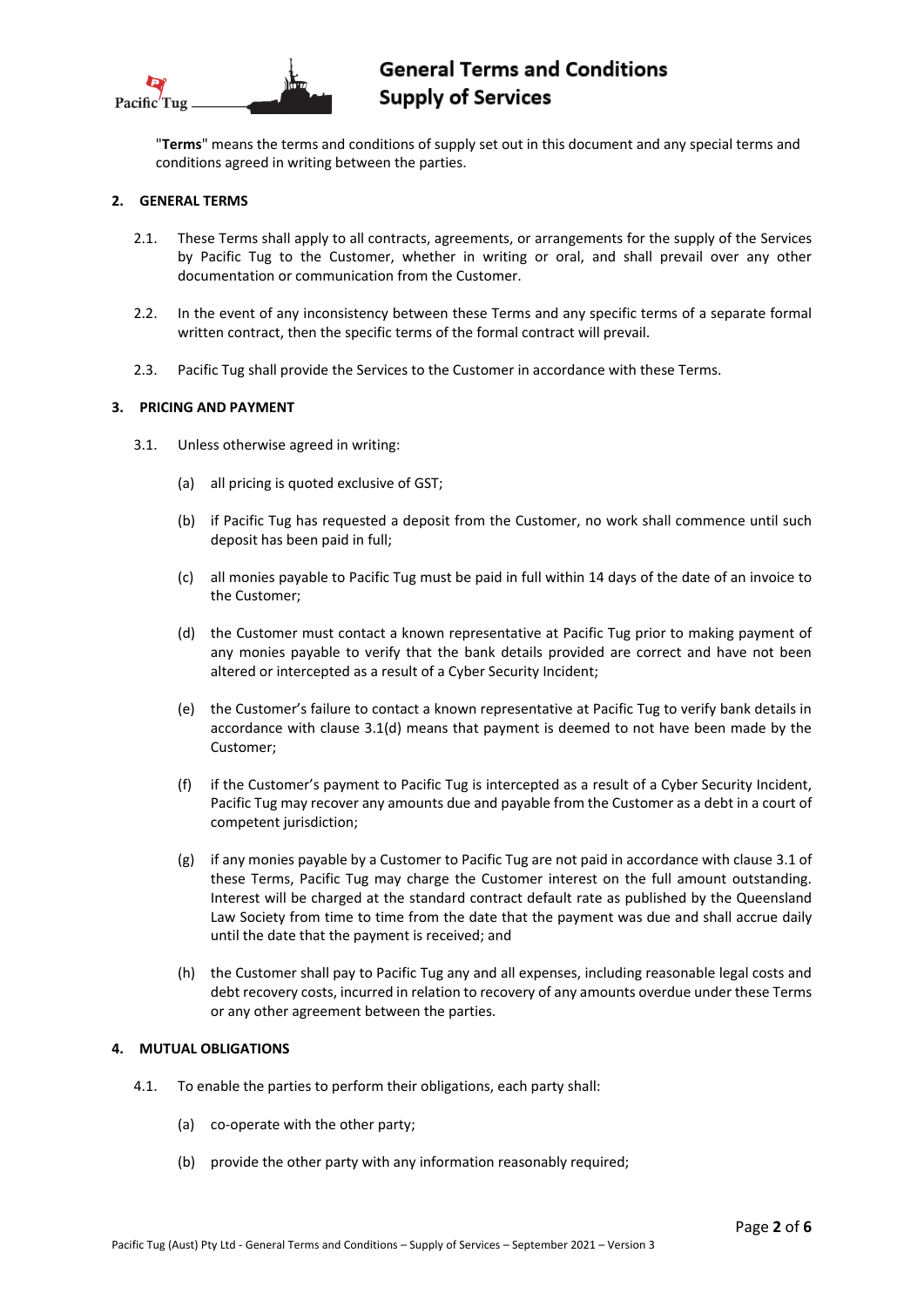

# **General Terms and Conditions Supply of Services**

- (c) make every endeavour to enable the Services to be provided in a timely manner;
- (d) keep the other party notified of their correct name, postal address and any phone, fax or e-mail information; and
- (e) the parties agree to comply with such other requirements as agreed between the parties.

# **5. LIMITATION OF LIABILITY**

- 5.1. The liability of Pacific Tug shall be limited in accordance with these Terms in respect of the Services provided to the Customer.
- 5.2. Notwithstanding anything hereinbefore contained, Pacific Tug shall under no circumstances whatsoever be responsible for or be liable for any loss or damage caused by or contributed to or arising out of any delay or detention of the Customer's vessel or of the cargo or passengers on board or being loaded on board or intended to be loaded on board the Customer's vessel or of any other object or property or of any person, or any consequence thereof, whether or not the same shall be caused or arise whilst the Services are being performed or whilst at the request, either express or implied, of the Customer rendering any service of whatsoever nature at any other time whether before during or after the making of these Terms.
- 5.3. Nothing in these Terms excludes, restricts or modifies, or has the effect of excluding, restricting or modifying, any non-excludable warranty, condition or guarantee conferred on the Customer by the Australian Consumer Law in Schedule 2 of the ACL or any other applicable law that cannot be excluded, restricted or modified by agreement.
- 5.4. To the fullest extent permitted by law, the liability of Pacific Tug for a breach of a non-excludable warranty, condition or guarantee referred to in clause 5.3 is limited, at Pacific Tug's absolute discretion to:
	- (a) the supplying of the Services again; or
	- (b) the payment of the cost of having the Services supplied again.
- 5.5. Pacific Tug shall not be liable under any circumstances to the Customer or any third party for any indirect or consequential loss of profit or other economic loss suffered, howsoever caused.

# **6. CANCELLATIONS**

- 6.1. The Customer agrees to pay an administrative fee to Pacific Tug in the event the Customer cancels any agreed service without reasonable notice.
- 6.2. For the purpose of clause 6.1, reasonable notice will be determined Pacific Tug with regard to the nature and scope of the Services and the level of preparation required to allocate resources to perform the Services.
- 6.3. For the purpose of clause 6.1, the administrative fee will be calculated at 10% of the cost value of the Services as reasonably calculated Pacific Tug.

# **7. FORCE MAJEURE**

7.1. Pacific Tug shall not be liable for any failure or delay in performance of the Services if such failure or delay is due, in whole or in part, to any cause whatsoever beyond its control including due to Force Majeure Event.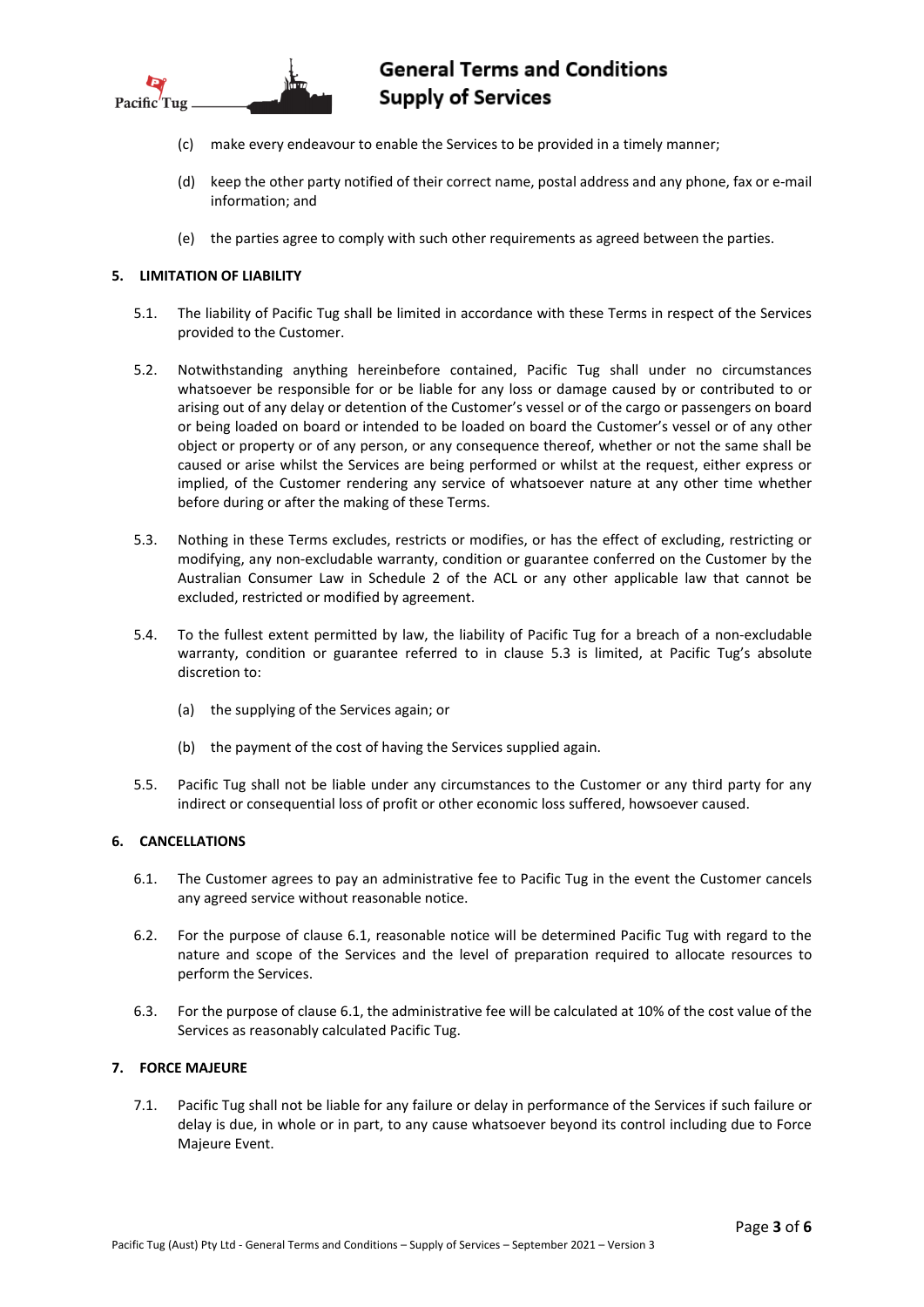

- 7.2. If a Force Majeure Event occurs, the affected party must immediately give the other party a written notice containing the:
	- (a) full particulars of the Force Majeure Event including its nature and likely duration;
	- (b) obligations of the party the performance of which are prevented or delayed; and
	- (c) nature and extent of the effects of the Force Majeure Event on those obligations.
- 7.3. The obligations of the party affected by the Force Majeure Event are suspended to the extent that they are affected by the Force Majeure Event, from the date the affected party gives written notice until cessation of the Force Majeure Event.
- 7.4. If a Force Majeure Event continues for longer than 30 calendar days, the parties may by notice in writing terminate these Terms.
- 7.5. Neither party shall be liable for any delay or failure to perform any of its obligations if the delay or failure results from a Force Majeure Event and the party shall be entitled to a reasonable extension of its obligations.

# **8. PACIFIC TUG'S PROPERTY**

- 8.1. Pacific Tug's Intellectual Property (including the contents of its website and social media channels), may not be copied, reproduced, distributed, republished, displayed, posted or transmitted in any form or by any means without the prior express written permission of Pacific Tug.
- 8.2. Pacific Tug warrants that in providing the Services that it owns or has a licence to use its Intellectual Property in the provision of the Services.
- 8.3. The Customer shall not download, copy or take from Pacific Tug any of its Intellectual Property, without prior written approval. Upon termination or other ending of these Terms all Intellectual Property taken from or provided, the Customer shall, as soon as practicable at the end of the Term, return to Pacific Tug.
- 8.4. Any tool, equipment, component, material, vessel, or property in general of Pacific Tug used in connection with the Services remains the property of Pacific Tug unless such item is paid for and Pacific Tug specifically consents to its sale and the passing of title in writing.
- 8.5. The Customer agrees to reimburse Pacific Tug for any reasonable costs incurred in recovering Pacific Tug's property.
- 8.6. The obligations under this clause 8 survive termination or expiry of these Terms.

#### **9. DISPUTE RESOLUTION**

- 9.1. If any dispute arises in connection with these Terms, the responsible representatives of the parties shall attempt, in fair dealing and in good faith, to settle such dispute. A party can request from the other party that a senior representative becomes involved in the negotiations.
- 9.2. If the parties are not able to reach an amicable settlement pursuant to clause 9.1, the dispute between the parties shall be referred to arbitration in Brisbane, Queensland in accordance with the Australian Maritime and Transport Arbitration Commission ("AMTAC") Rules.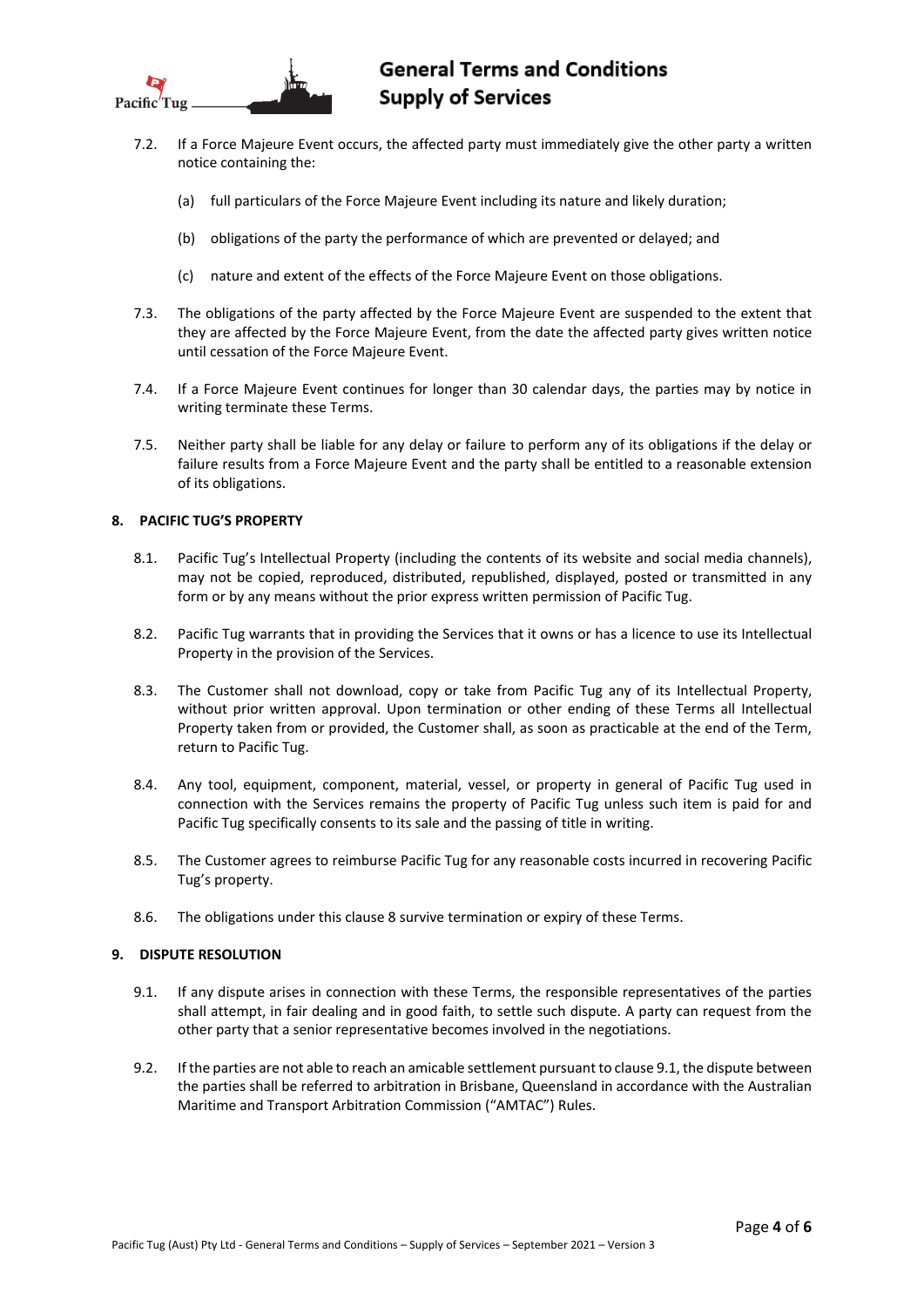

## **10. INSOLVENCY**

If the Customer becomes Insolvent, Pacific Tug may terminate these Terms and any agreements or contracts that incorporate these Terms.

#### **11. INFORMATION PRIVACY**

- 11.1. For the purposes of this clause "Personal Information" has the same meaning given in the *Privacy Act 1988* (Cth).
- 11.2. If Pacific Tug collects or has access to Personal Information in order to provide the Services, it shall:
	- (a) comply with the *Privacy Act 1988* (Cth);
	- (b) comply with the terms of its Privacy Policy;
	- (c) not use the Personal Information other than for the provision of the Services, unless required or authorized to do so by law;
	- (d) not disclose any Personal Information without the written consent of the Customer unless required or authorized to do so by law;
	- (e) not transfer Personal Information outside of Australia without the written consent of the Customer;
	- (f) ensure that access to Personal Information is restricted to those of Pacific Tug's personnel who require access in order to perform their duties;
	- (g) ensure that Pacific Tug's personnel do not access, use or disclose Personal Information other than in performance of their duties;
	- (h) ensure that its sub-contractors who have access to the Personal Information comply with obligations the same as those imposed on Pacific Tug under this clause 11; and
	- (i) immediately notify the Customer on becoming aware of any breach of this clause 11.

## **12. NOTICE**

A notice must be in writing and handed personally or sent by email, facsimile or prepaid mail to the last known address of the receiving party. Notices sent by pre-paid post are deemed to be received within 4 days from the date of the notice. Notices sent by facsimile or email are deemed received on confirmation of successful transmission.

#### **13. ASSIGNMENT**

- 13.1. Pacific Tug may licence, sub-contract or assign all or any part of its rights and obligations without the Customer's consent and in so doing Pacific Tug is fully discharged from its obligations to the Customer.
- 13.2. These Terms are personal to the Customer and the Customer may not assign its interest in or obligations under the Terms without Pacific Tug's written consent which consent shall not be unreasonably withheld.